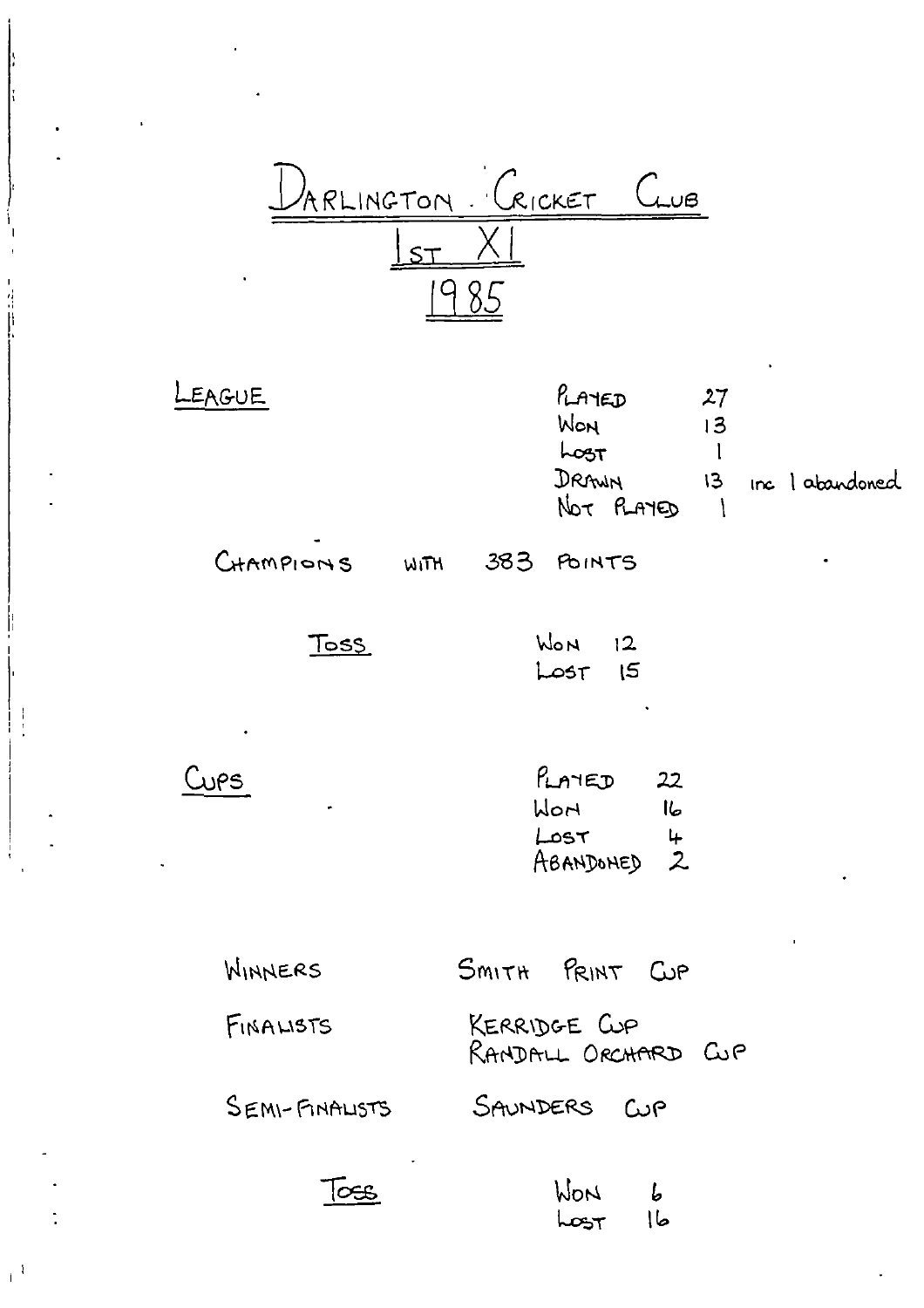## LEAGUE

|                     | Matches Inn <sup>9</sup> Runs Score Out Inn <sup>9</sup> |                |              |                               |              | Highest Not Completed    | Avence        | Balls                   | Foced Bells/Run | <b>No</b> of<br>$\mathbf{r}$ | $\eta_{o,\sigma}$<br>$\mathbf{b}$ |
|---------------------|----------------------------------------------------------|----------------|--------------|-------------------------------|--------------|--------------------------|---------------|-------------------------|-----------------|------------------------------|-----------------------------------|
| T.J HAGGIE          | 27                                                       | $\mathfrak{a}$ | 878          | $99$ *                        | ما           | ည                        | 439           | 1893                    | 2.16            | ٩١                           |                                   |
| N A RIDDELL         | 22                                                       | 22             | 738          | $100*$                        | $\mathbf{3}$ | 19                       | $388 +$       | 1131                    | 1.53            | 87                           | ۱۱.                               |
| J W tister          | 25                                                       | $2+$           | 689          | 75                            | t            | 23                       | 29.96         | 1311                    | 1,88            | 85                           | 3                                 |
| A W Scorr           | 71                                                       | 17             | 179          | $\boldsymbol{\mathcal{X}}$    | 8            | 9                        | 1989          | 294                     | 1.64            | $\mathbf{I}$                 |                                   |
| A R FOTHERGILL      | 2 <sub>2</sub>                                           | 19             | ۱۹           | 56                            | 3            | l6                       | $12.4+$       | 3,2                     | 1.72            | 18                           | 3                                 |
| RNR GRTER           | 23                                                       | 18             | 197          | 36                            | 2            | ll,                      | $ 2 \cdot 3 $ | 555                     | 2.82            | $\mathbf{L}$                 |                                   |
| JA SINGLETON        | 23.                                                      | 20             | 216          | 33                            |              | 19                       | 11.37         | 619                     | 287             | سلا                          |                                   |
| <b>TW BLACKBURM</b> | 23                                                       | 15             | ۴            | 14                            | 5            | 10                       | 79            | 237                     | 3               | 5                            | ł                                 |
| G MOODY             | 26                                                       | ۱Ļ             | 54           | ١ų.                           | 7            | $\overline{\mathcal{L}}$ | 771           | `l71                    | 3:17            | $\mathbf 2$                  |                                   |
| Also batted         |                                                          |                |              |                               |              |                          |               |                         |                 |                              |                                   |
| P STABLER           | $\overline{\mathbf{2}}$                                  |                | ٩            | $\mathbf{P}$<br>0             |              |                          | ٩             | 18                      | 2               |                              |                                   |
| L KIRTLAND          | $\overline{2}$                                           | 1              | $\mathbf{L}$ | O                             |              | l                        |               | 2 <sub>1</sub>          | 483             |                              |                                   |
| RD MERSON           | ١o                                                       | $\overline{3}$ | 15           | ما<br>0<br>lo                 |              | V<br>3                   | ί<br>5        | 58                      | 387             |                              |                                   |
| DR GARDNER          | 2 <sub>b</sub>                                           | $\overline{1}$ | 18           | $\overline{\mathbf{3}}$<br>13 |              | ኍ                        | 45            | مبا                     | 2.22            | $\overline{\mathbf{3}}$      |                                   |
| M W HATCH           | 27                                                       | 9              | 18           | $8$ *<br>$\overline{3}$       |              | L                        | 3             | $\overline{\mathbf{b}}$ | 3.67            |                              |                                   |
| AJ CROWTHER         | $\mathbf{I}$                                             | ١              |              | 0<br>٥                        |              |                          | O             | ٩                       | ÷               |                              |                                   |
| T Dobson            | V                                                        |                | Ō            | O<br>$\mathbf 0$              |              |                          | $\circ$       | $\mathbf 2$             | w.              |                              |                                   |
| J STAINSBY          | ١                                                        |                | $\mathbf 0$  | $\mathbf{O}^{\prime}$<br>0    |              |                          | 0             | ١٩                      | -               |                              |                                   |
| A RAINE             | ᡰᡟ                                                       |                | $\bullet$    | ∣*<br>١                       |              | 0                        |               | 12                      | 12              |                              |                                   |

Played but did not bat

S PINKNEY 1

 $\frac{1}{\epsilon}$ 

 $R_{UNS}$ Score<mark>d</mark><br>3505  $6R$ 

MICKETS <u>read</u>

JERAGE A  $22.325$ 

ï

 $\mathbf{I}$ 

 $\overline{1}$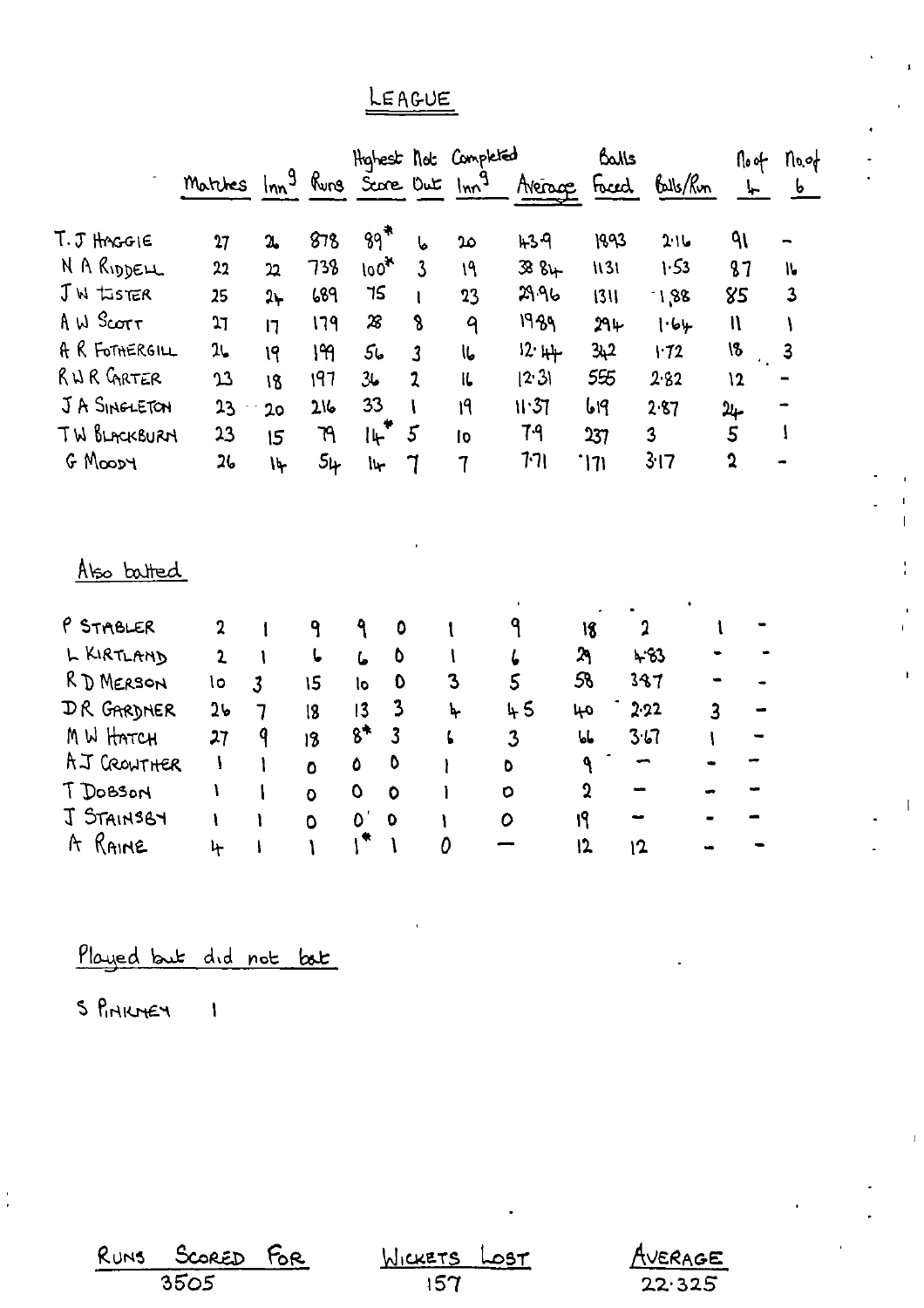| $\blacksquare$        | Balls   | Overs          |             | Mdn. Runs               |             | Whe. Average | <u>best</u><br>Bowling | Runs | no             | Over balls Wides        |
|-----------------------|---------|----------------|-------------|-------------------------|-------------|--------------|------------------------|------|----------------|-------------------------|
| A.W. SCOTT            | $2 - 4$ | 4071           | 92          | 1044                    | ٩٣          | ハハ           | $9 - 18$               | 2.56 | 17             | 5                       |
| M.W HATCH             | 2633    | 432.1          | 116         | 1091                    | ٩١          | 11.99        | $8 - 17$               | 2.52 | 35             | $\overline{\mathbf{3}}$ |
| G MOODY               | 652     | 108.3          | 24          | 281                     | 15          | 18.73        | $4 - 22$               | 2.59 |                |                         |
| D R.GARDNER<br>$\sim$ | 72      | 119            | ጓ           | 343                     | 14          | 24.5         | $4 - 25$               | 2.88 | 8              | $\overline{2}$          |
| Also bowled           |         |                |             | $\mathbf{r}_\mathrm{m}$ |             |              |                        |      |                |                         |
| T.J. HAGGIE           | דר      | 12             | $\mathbf 2$ | ho                      | ᡶ           | ١o           | $2 - 15$               | 3.33 | $\overline{5}$ |                         |
| $J.W.$ LigTER         | 42      | 7              | ł           | 26                      | ١           | 26           | $1 - 26$               | 371  |                |                         |
| N.A. RIDDELL          | L       |                | $\bullet$   | 7                       | $\mathbf O$ | -            | $0 - 7$                | 7    |                |                         |
| P. STABLER            | 16      | $\overline{2}$ | ٥           | 14                      | O           | -            | $0 -  u $              | ٦    | 4              |                         |

 $\label{eq:2.1} \frac{1}{2} \int_{\mathbb{R}^3} \frac{1}{\sqrt{2}} \, \mathrm{d} x \, \mathrm{d} x \, \mathrm{d} x \, \mathrm{d} x \, \mathrm{d} x \, \mathrm{d} x \, \mathrm{d} x \, \mathrm{d} x \, \mathrm{d} x \, \mathrm{d} x \, \mathrm{d} x \, \mathrm{d} x \, \mathrm{d} x \, \mathrm{d} x \, \mathrm{d} x \, \mathrm{d} x \, \mathrm{d} x \, \mathrm{d} x \, \mathrm{d} x \, \mathrm{d} x \, \mathrm{d} x \, \mathrm{d} x \, \mathrm{d$ 

 $\mathcal{L}(\mathcal{L}^{\text{max}})$  and  $\mathcal{L}(\mathcal{L}^{\text{max}})$ 

 $\frac{1}{1}$ 

 $\frac{1}{\sqrt{2}}$ 

 $\frac{1}{2}$ 

 $\ddot{\phantom{1}}$ 

 $\frac{1}{2}$ 

 $\begin{pmatrix} 1 \\ 1 \\ 1 \\ 1 \end{pmatrix}$ 

|                |    |             |                         | Stumping         |
|----------------|----|-------------|-------------------------|------------------|
| A.R.FOTHERGILL | 16 | J.W. LISTER | 6                       | A.R FOTHERGILL 3 |
| TW. BLACKBURN  | 12 | DR GARDNER  | 4                       |                  |
| R.U.R. CARTER  | 10 | G MOODY     |                         |                  |
| N A. RIDDELL   |    | T.J HAGGIE  | $\overline{\mathbf{2}}$ |                  |
| A W. SCOTT     | 8  | R.D MERSON  |                         |                  |
| JA SINGLETON.  |    | MW HATCH    |                         |                  |
|                |    | J. STAINSBY |                         |                  |
|                |    |             |                         |                  |
|                |    |             |                         |                  |

 $\frac{1}{2}$ 

 $\frac{1}{2}$ 

 $\mathcal{L}^{\text{max}}_{\text{max}}$ 

|               | BOWLED         | <b>AUGHT</b> | しらい | STUMPED |  |
|---------------|----------------|--------------|-----|---------|--|
| AW SCOTT      | 5 <sub>1</sub> | $2 +$        | 18  |         |  |
| MW HATCH      | 30             | 39           | 20  |         |  |
| G MOODY       | 2              | Ħ            | 2   |         |  |
| D. R. GARDNER | 8              | ⊬            |     |         |  |
| TJ. HAGGIE    |                | 3            |     |         |  |
| J.W.LISTER    |                |              |     |         |  |
|               |                |              |     |         |  |

|      | RUNS SCORED AGAINST | WICKETS TAKEN | AVERAGE |
|------|---------------------|---------------|---------|
| 3015 |                     | 226           | 13.341  |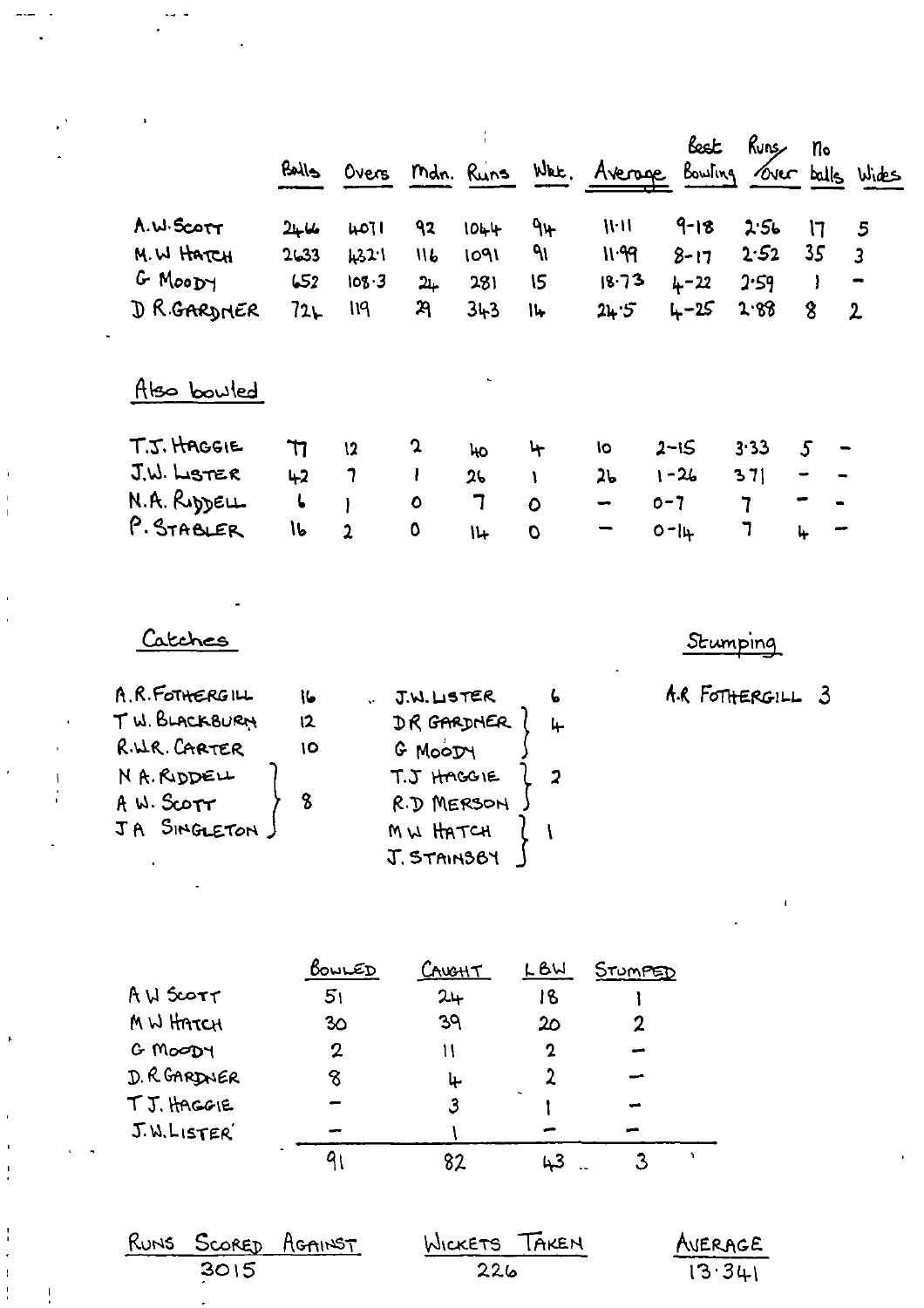$Cups$ 

|                | Marches          |                |                |                                  |                  | Highest not Completed | Inn <sup>9</sup> Runs Score Out Inn <sup>9</sup> Average | بكليله         | بمالكا<br><u> Kun</u> | Nо<br>4 | N٥<br>6.       |
|----------------|------------------|----------------|----------------|----------------------------------|------------------|-----------------------|----------------------------------------------------------|----------------|-----------------------|---------|----------------|
| NA RIDDELL     | 10               | lo             | $2 + 7$        | $\mu^*$                          | 4                | ما                    | 41.17                                                    | 298            | עין                   | 3٥      | 7              |
| JA SINGLETON   | 20 <sub>o</sub>  | 20             | 440            | 59                               | 5                | 15                    | 29.33                                                    | 652            | 1.48                  | 40      | ı              |
| JW. LISTER     | 19               | l٩             | 470            | $91$ *                           | $\overline{2}$   | 17                    | 27.65                                                    | 705            | 1.5                   | 49      | $\mathbf 2$    |
| T.J. HAGGIE    | 16               | 16             | 411            | b <sup>q</sup>                   | 0                | 16                    | 25.69                                                    | 570            | 1.39                  | 38      | $\overline{2}$ |
| A R FOTHERGILL | $\mathfrak{a}_1$ | 19             | 272            | $+2$                             | 5                | 14                    | $19 - 13$                                                | 300            | 1·10                  | 19      | $\mathbf{H}$   |
| A W SCOTT      | مد               | 15             | 180            | $47$ <sup>*</sup>                | $\overline{5}$   | 10                    | 18                                                       | 153            | 0.35                  | ۱2      | 4              |
| TW. BLACKBURN  | 20               | 13             | 157            | $2+$                             | 4                | ٩                     | 17.44                                                    | 217            | 1.38                  | ۹       |                |
| Also batted    |                  |                |                |                                  |                  |                       |                                                          |                |                       |         |                |
| RD MERSON      | ι                | 5              | 7 <sub>l</sub> | 29                               | 2                | 3                     | 23.67                                                    | 52             | $O-73$                | 6       |                |
| T. Dosson      | 6                | 3              | 29             | 22<br>$\mathbf{I}$               | ı                | $\overline{z}$        | 14.5                                                     | 3 <sub>t</sub> | 1.07                  | 3       |                |
| R W. R GARTER  | Ħ                | $\overline{1}$ | S <sub>8</sub> | 22                               | $\boldsymbol{2}$ | $\mathcal{S}$         | $11-6$                                                   | લિં            | 1.86                  | 3       |                |
| G MOODY        | 2о               | ι              | 29             | $\mathfrak{a}$                   | $\boldsymbol{z}$ | 4                     | 7.25                                                     | 40             | 1.38                  |         |                |
| P. STABLER     | 14               | 8              | 3 <sub>o</sub> | <b>I4*</b>                       | 3                | 5                     | 6                                                        | 41             | 1.36                  | ኋ       |                |
| M W. HATCH     | 22               | $\mathbf 2$    | $\mathbf{z}$   | $\mathbf 2$                      | O                | $\mathbf{c}$          | l                                                        | 3              | $\mathsf{I}$          |         |                |
| D.R. GARDNER   | 9                | 2              | O              | $0^{\bullet}$                    | L                |                       | 0                                                        | 1.             | ÷                     |         |                |
| A. SLOTTER     | 4                | t              | O              | $\mathbf 0$                      | 0                |                       | $\mathbf 0$                                              | I              |                       |         |                |
| A. RAINE       | 7                | $\mathcal{S}$  | lo             | $\mathsf{P}^\blacktriangleright$ | $\overline{3}$   | Ō                     |                                                          | 14             | <b>1</b> 4            |         |                |
| N.M. WHALEY    | 3                | l              | $\bullet$      | $0^*$                            | ١                | O                     |                                                          | $\mathbf 2$    |                       |         |                |

Played but did not bat

J EDWARDSON  $\mathbf{I}$ N RAINE  $\overline{2}$ 

 $\frac{1}{4}$ 

 $\mathfrak{t}$ 

 $\frac{1}{2}$ 

 $\overline{1}$ 

j.

| RUNS SCORED FOR | WICKETS LOST | AVERAGE             |
|-----------------|--------------|---------------------|
| 2523            |              | _________<br>22.93L |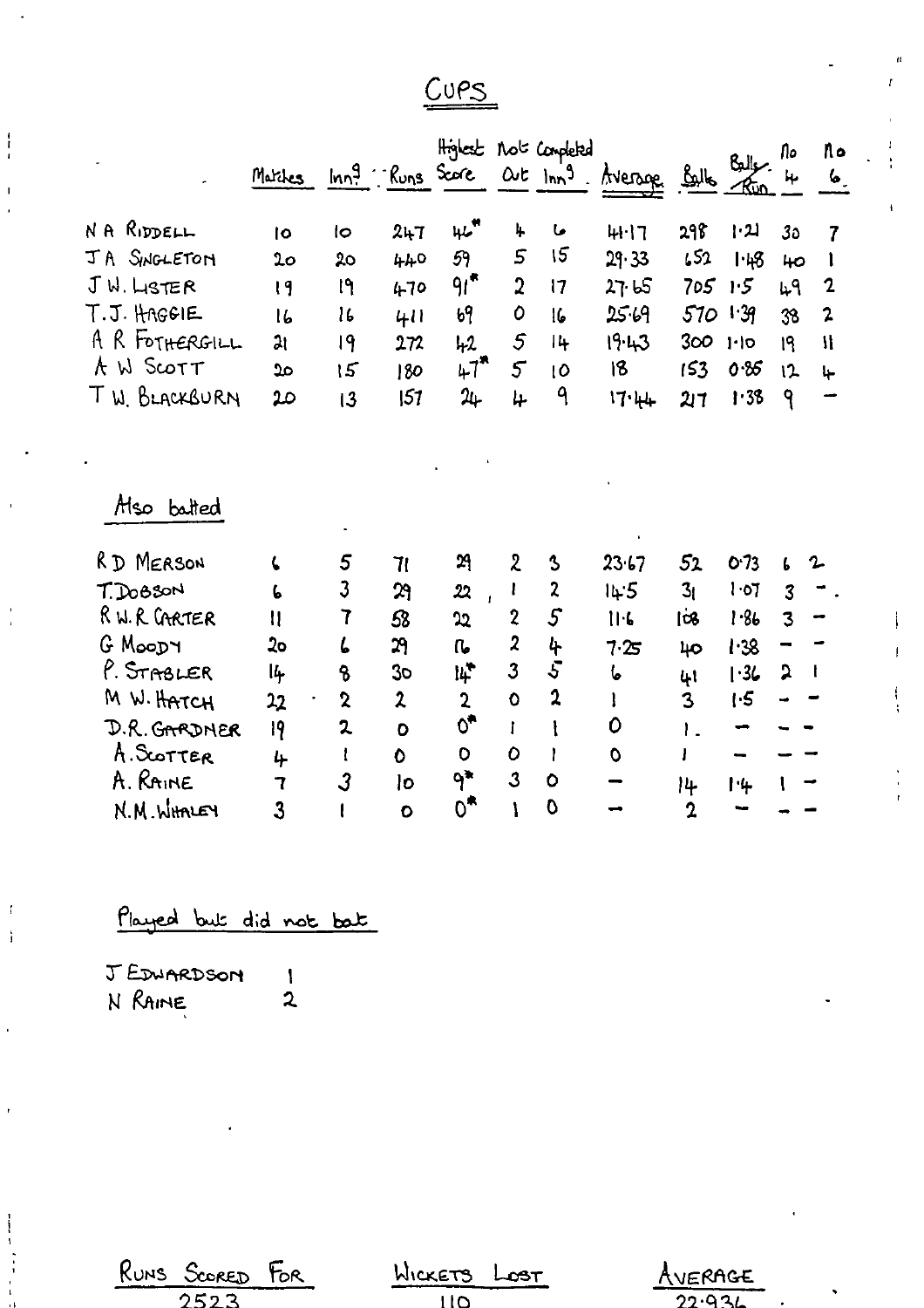|                                                                    | الطا                        | Overs Mdn Russ                                  |                                          |                              |                                                       | WHE. Average                   | しょと<br>Bowling Over Bulls Wides                  | $Kunx$ $no$                       |                               |                        |
|--------------------------------------------------------------------|-----------------------------|-------------------------------------------------|------------------------------------------|------------------------------|-------------------------------------------------------|--------------------------------|--------------------------------------------------|-----------------------------------|-------------------------------|------------------------|
| R.W.SCOTT<br>M.W. HATCH<br>D.R. GARDNER                            | 1138<br>1291<br>221         | 187.5<br>213<br>353                             | 34<br>29<br>l                            | 581<br>8 <del>7</del><br> 82 | 50<br>52<br>6                                         | 11.62<br>16.52<br>30.33        | $5 - 17$<br>$6 - 14$<br>$4 - 5$                  | 309<br>$4 - 03$<br>513            | 5<br><b>IO</b><br>$5^{\circ}$ | 5<br>$\mathbf{I}$<br>3 |
| Also bowled                                                        |                             |                                                 |                                          |                              |                                                       |                                |                                                  |                                   |                               |                        |
| J.W. LISTER<br>G. MOODY<br>A.R FOTHERGILL<br>A.RAINE<br>P. STABLER | 30<br>109<br>13<br>50<br>8և | $5^{\circ}$<br>18<br>$\overline{2}$<br>84<br>12 | 0<br>$\mathbf 2$<br>$\circ$<br>$\bullet$ | 23<br>80<br>٩<br>35<br>69    | $\mathbf{3}$<br>٩<br>$\overline{2}$<br>$\overline{3}$ | 7.17<br>9.89<br>9<br>175<br>23 | $3 - 23$<br>$5 - 11$<br>1-9<br>$ - $<br>$1 - 19$ | 4.6<br>4:44<br>45<br>4.29<br>5.75 | l<br>10                       | $\mathbf{z}$           |

Catches

 $\mathbf{A}$ 

 $\overline{1}$ 

 $\frac{\delta}{4}$  (

Stumping

RETHERGILL 9

| A.R FORTERGILL        | 12 | R WR CARTER      |  |
|-----------------------|----|------------------|--|
| T. W. BLACKBURN       |    | DR GARDNER       |  |
| T. J. HAGGIE          |    | J.W. LISTER      |  |
| $A.W.$ Sco $\tau\tau$ |    | R.D MERSON       |  |
| G. MOODY              |    | $N.A$ RIDD $EIL$ |  |
| M.W. HATCH            |    |                  |  |
| A RAINE               | 2. |                  |  |
| J.A SINGLETON         |    |                  |  |
|                       |    |                  |  |

|                     | BOWLED | CAUGHT | L.BW | STUMPED |
|---------------------|--------|--------|------|---------|
| A.W. SCOTT          | 28     | 15     | Ŀ    |         |
| M W. HATCH,         | 25     | 14     | 5    | 8       |
| D.R GARDNER         | 5      |        |      |         |
| $J.\omega$ . LISTER |        |        |      |         |
| G. MOODY            | 3      | 6      |      |         |
| AR. FOTHERGILL      |        |        |      |         |
| A. RAINE.           |        |        |      |         |
| P. STABLER          |        | З      |      |         |
|                     | 62     | 43     | 12   |         |
| $\bullet$           |        |        |      |         |

| RUNS SCORED AGAINST | WICKETS TAKEN | AVERAGE |
|---------------------|---------------|---------|
| 1992                | -139          | 14.331  |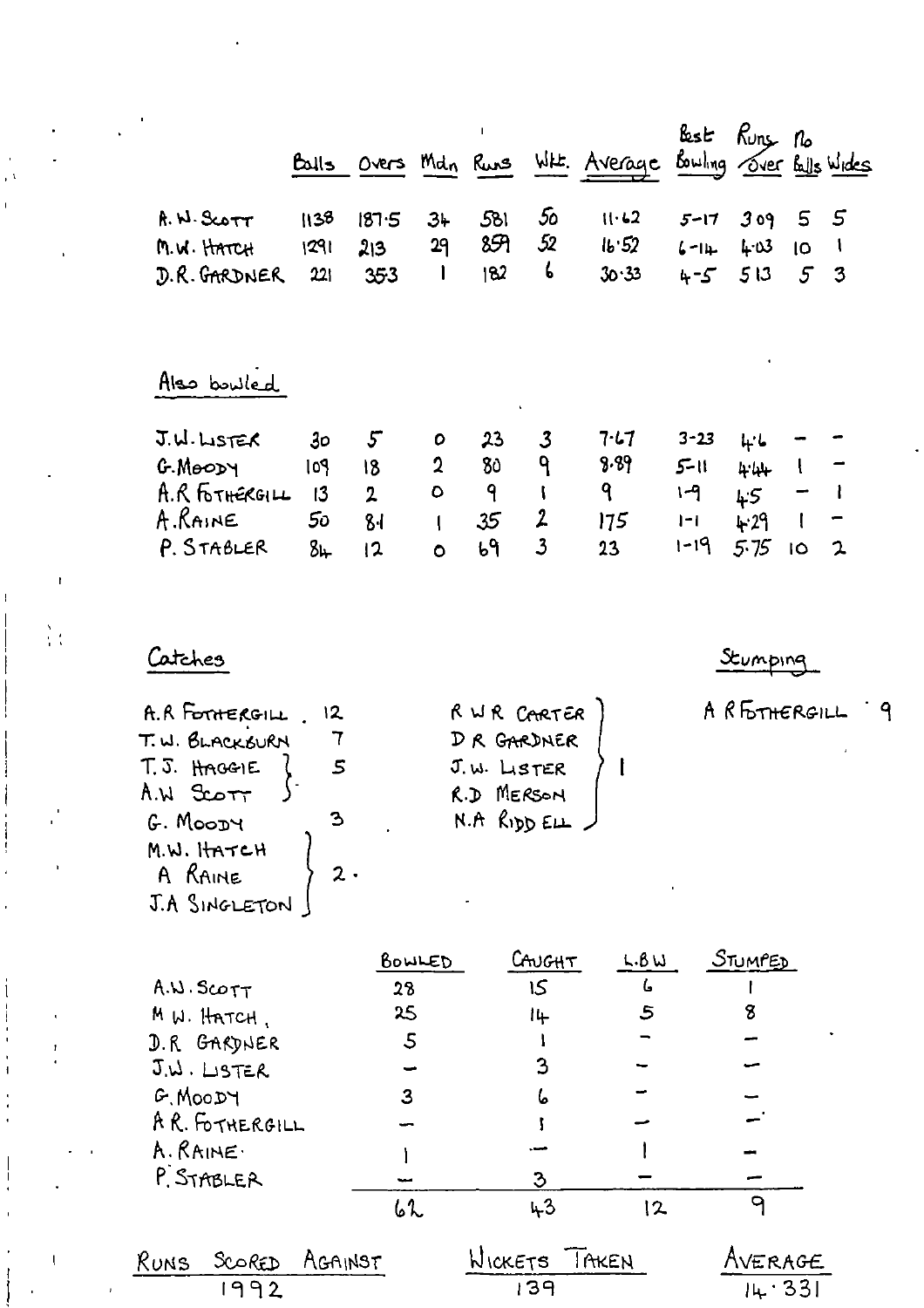## BATTING

| 100 <sub>1</sub> | NA RIDDELL     | $100^{\prime\prime}$<br>v Stockton (a)              | $50$ off 82 balls | $100$ off $116$ |
|------------------|----------------|-----------------------------------------------------|-------------------|-----------------|
| 50 <sub>5</sub>  | NA RIDDELL     | 94 -<br>v Norron (h)                                | $50$ off 69 kalls |                 |
|                  | J W. LISTER    | $91$ $\sqrt{6}$ R.A.<br>$(\hat{\bm{\gamma}})$       | 56                |                 |
|                  | T J HAGG-IE    | $89^*$ v THORNABY $(\alpha)$                        | 131               |                 |
|                  | JW. LISTER     | 75 Y. MARSKE<br>$(\triangleright)$                  | O                 |                 |
|                  | T.J. HAGGIE    | $74 - 8$ NORMANIBY HALL $(h)$                       | 102 <sup>1</sup>  |                 |
|                  | T.J. HAGGIE    | 73 v BISHOP AUCKLAND (a)                            | $\overline{11}$   |                 |
|                  | TJ HAGGIE      | 71 V HARTLEPOOL<br>$(\sim)$                         | 110               |                 |
|                  | T J. HAGGIE    | $69$ <sup>*</sup> $v$ SYNTHONIA $(h)$               | 112               |                 |
|                  | J.W. LISTER    | 69 V CROOK<br>$(\infty)$                            | 48                |                 |
|                  | TJ. HAGGIE     | $69$ $\sqrt$ SOUTH SHIELDS $(h)$                    | 55                |                 |
|                  | J. W. LISTER   | 68 V STOCKTON<br>(k)                                | 138               |                 |
|                  | T.J. HAGGIE    | 67 V MARSKE                                         | 101               |                 |
|                  | JW. LISTER     | 67 V HARTLEPOOL<br>( سا                             | 130               |                 |
|                  | NA RODELL      | $65^{\mathrm{m}}$ $\vee$ SALTBURN<br>$(\circ)$      | 74                |                 |
|                  | TJ HAGGIE      | LL V GREAT ALTON (a)                                | 58                |                 |
|                  | J.W LISTER     | 64 V NORMANBY HALL (h)                              | 112               |                 |
|                  | T J. HAGGIE    | 64 V GUISBOROUGH (a)                                | 113               |                 |
|                  | JW. LISTER     | $60^{\circ}$ $\vee$ $8$ ARNARD CASTLE $(\uparrow)$  | 55                |                 |
|                  | JW. LISTER     | $60 \vee$ GUISBOROUGH $(a)$                         | 66                |                 |
|                  | J.A. SINGLETON | 59 v DARLINGTON + DIST. (neut)                      | جاجا              |                 |
|                  | JW LISTER      | $59 \vee$ BLACKHALL $(h)$                           | 87                |                 |
|                  | A.R FOTHERGILL | $56$ v HARTLEPOOL<br>$(\sim)$                       | 73                |                 |
|                  | T.J HAGGIE     | $55 \vee 6$ LAMDON<br>્રિ                           | 5 <sub>o</sub>    |                 |
|                  | T.J. HAGGIE    | 55 V NORTON<br>$(\kappa)$                           | 116               |                 |
|                  | J.W LISTER     | 52 V STOCKTON<br>(م)                                | 65                |                 |
|                  | $T.T$ HAGGIE   | 52 V MippLESBROUGH (a)                              | 90                |                 |
|                  | NA RIDDELL     | $50$ $v$ $3$ $y$ $n$ $\tau$ $t$ $t$ $o$ $n$ $i$ $n$ | 59                |                 |

FASTEST FIFTY J.A. SINGLETON V DARLINGTON + DIST. off 44 balls

|                  | HIGHEST LEAGUE PARTNERSHIPS |  |
|------------------|-----------------------------|--|
| $ ST$ WKT. $ 22$ | JU. LISTER + TJ. HAG        |  |
| $7N$ $11K$ $99$  | $TX$ HAGGIE, NA, $R_{1D}$   |  |

| IST WKT.                                       | 122               | JU. LISTER + TJ. HAGGIE<br>NORMANBY HALL<br>v.     | Home          |
|------------------------------------------------|-------------------|----------------------------------------------------|---------------|
| $2\nu$ <sub>D</sub> $W$ $K$ <sup>T</sup> .     | 99                | $T.S.$ HAGGIE, NA. RIDDELL $\vee$<br>MIDDLESBROUGH | AWAY          |
| 3RD WKT.                                       | 63                | TJ HAGGIE + RWR CARTER V<br>MARSKE                 | $H_{\rm DME}$ |
| 4TH WKT.                                       | $63$ <sup>*</sup> | N.A RODELL, A.W. SCOTT<br>STOCKTON<br>V.           | AWAY          |
| $5TH$ W <sub>KT</sub>                          | 103 <sup>2</sup>  | TJ. HAGGIE + AR FOTHERGILL<br>THORNABY<br>v        | Awry          |
| $6TH$ WKT.                                     | $25 -$            | A.R. FOTHERGILL, A.W. SCOTT<br>NORTON<br>v.        | AWAY          |
| $7\pi$ H Wer.                                  | 23                | R.W.R. CARTER + G. MOODY<br>$Y$ R.A.               | AWM           |
| $8\pi$ + $W$ KT.                               | $2+$              | A.W. SCOTT . L.KIRTLAND<br>V SALTBURN              | HOME          |
| $9$ <sup><math>7</math></sup> $+$ $W$ $\times$ | 10                | A. W. SCOTT + M.W. HATCH<br>v R.A                  | MATI          |
| $10$ TH $W$ KT                                 | 20                | <u>V BLACKHALL</u><br>D.R. GARDBER + M.W. HATCH    | <u>Augu</u>   |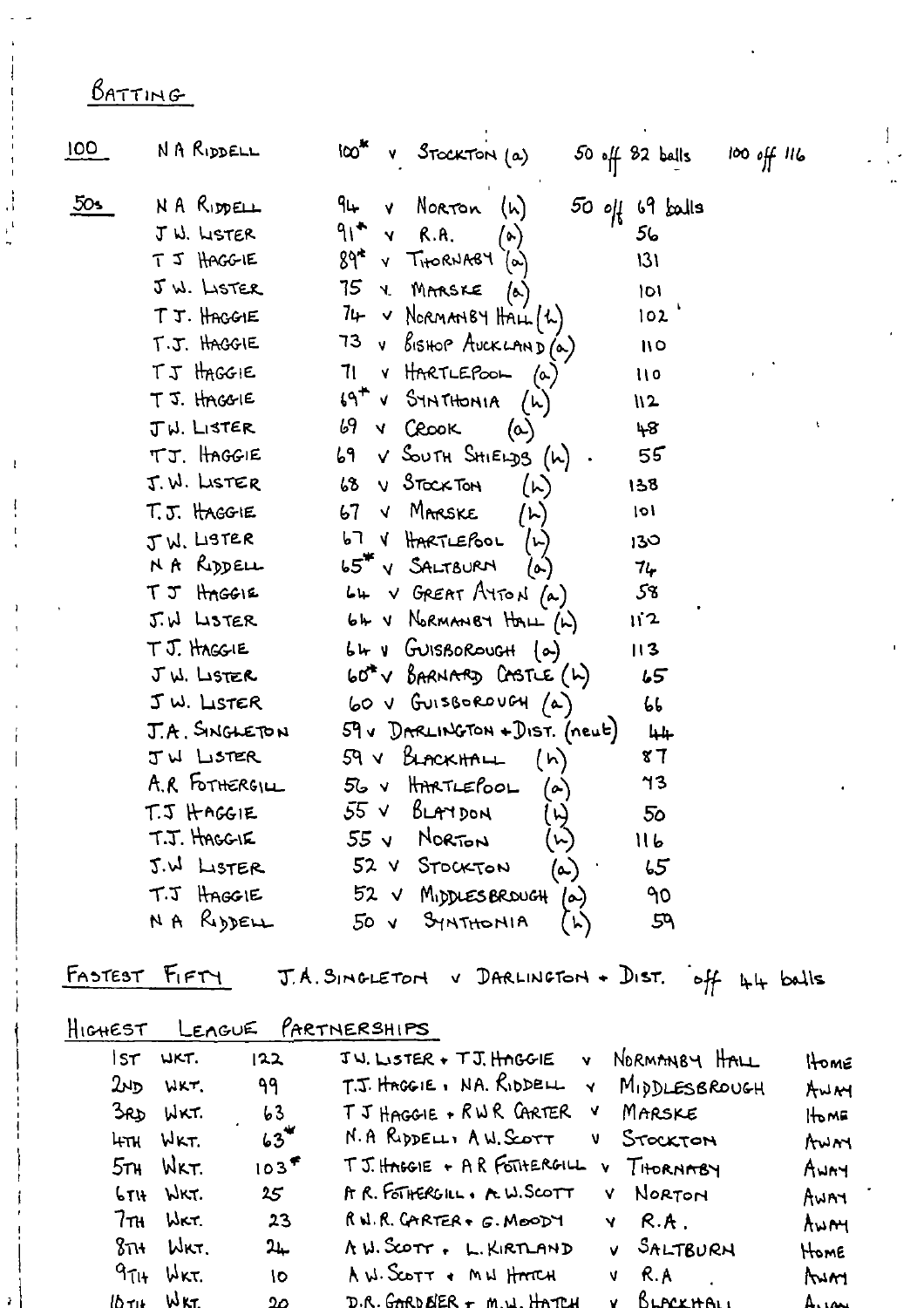BONLING

¢

| 9 WICKETS       | A.N. SCOTT            | $9 - 18$ | V          | NORTHALLERTON | HOME        |
|-----------------|-----------------------|----------|------------|---------------|-------------|
| 8 WICKETS       | M. W. HATCH           | $3 - 17$ | <b>V</b>   | R.A.          | Home        |
|                 | A.W. SCOTT            | $8 - 25$ | V          | REDCAR        | AWAY        |
| <u>GWICKETS</u> | M.W. HATCH            | $L - l$  | $\sqrt{ }$ | GREAT AYTON   | AUMY        |
|                 | M.W.HATCH             | $6 - 16$ | <b>V</b>   | SYNTHONIA     | ANAY        |
|                 | A. W. SCOTT           | $6 - 34$ | <b>V</b>   | STOCKTON      | ANNY        |
|                 | A.W.S <sub>corr</sub> | $6 - 34$ | V          | MARSKE        | <b>ANAY</b> |
|                 | M. W. HATCH           | $6 - 37$ | ۷          | SALTBURN      | HOME        |
| 5 WICKETS       | G Moony               | $5 - 11$ | Â.         | R.A.          | ANAY        |
|                 | A.W.Scorr             | $5 - 17$ | V          | USHAW MOOR    | AWAY        |
|                 | M W. HATCH            | $5 - 27$ | V          | UsttAN MOOR   | Away        |
|                 | $A, W.$ Scott         | $5 - 32$ | Ą.         | HARTLEPOOL    | Away        |
|                 | A.W SCOTT             | $5 - 36$ | ν          | HETTON LYONS  | AWAY        |
|                 | A.W.Scorr             | $5 - 39$ | <b>V</b>   | SALTBURN      | AWAY        |
|                 | MW. HATCH             | $5 - 44$ | Ý.         | HARTLEPOOL    | AWAY        |
|                 | A.W. SCOTT            | $5 - 46$ | γ          | MIDDLESBROUGH | AWAY        |
|                 | A.W SCOTT             | $5 - 48$ | V.         | MARSKE        | Home        |
|                 | M.W HATCH             | $5 - 49$ | Y          | R.A.          | AWAY        |
|                 | M.W. HATCH            | $5 - 51$ | V          | THORNABY      | AWAY        |
|                 | M.N. HATCH            | $5 - 56$ | Ý          | Crook         | Away        |
|                 | A. W. SCOTT           | $5 - 57$ | V          | R.A.          | AWAY        |
| $\pmb{\cdot}$   | M.W. HATCH            | $5 - 10$ | V          | HARTLEPOOL    | Home        |

| RESULTS       |         | <b>EAGUE</b> |      |                |              | ມ∪P  |  |
|---------------|---------|--------------|------|----------------|--------------|------|--|
|               |         | WON          | LOST | DRAWN          | MOM          | LOST |  |
| BATTING<br>55 | HOME    |              |      | 5              | 4            |      |  |
|               | ANAY    | 6            |      | 3              | ю            |      |  |
|               | NEUTRAL |              |      |                | $\mathbf{Z}$ |      |  |
| BATTING 2ND   | Home    | 4            |      | $3$ inc, labd. | $\mathbf 2$  |      |  |
|               | AWAY    | $\mathbf{z}$ |      | 2              |              |      |  |
|               | NEUTRAL |              |      |                |              |      |  |
| ٠             |         |              |      |                |              |      |  |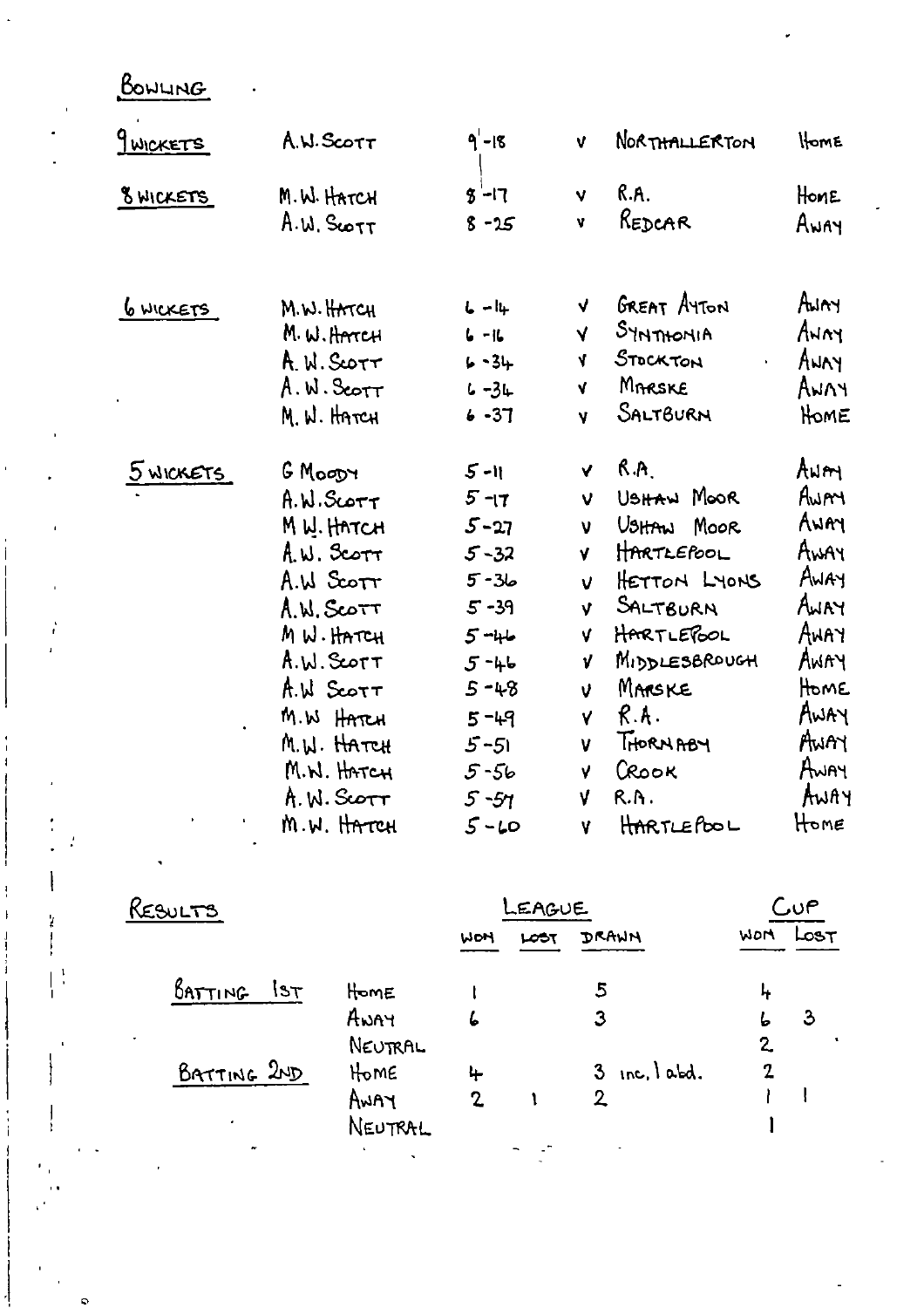## LEAGUE

J.

|                             | BONLED       | CAUCHT       | L.B.N. | STUMPED | Ruri<br><b>OUT</b> | HANDED<br>BAL |  |
|-----------------------------|--------------|--------------|--------|---------|--------------------|---------------|--|
| TJ HAGGIE                   | $\mathbf{3}$ | $\mathbf{I}$ |        |         |                    |               |  |
| N.A. Ri <mark>ppe</mark> LL |              | 12           |        |         |                    |               |  |
| J.W. LISTER                 |              | 12           |        |         |                    |               |  |
| A W. Scott                  | 3            |              |        |         |                    |               |  |
| A R. FOTHERGILL             |              |              |        |         |                    |               |  |
| KW.R. CARTER                |              | Ь            | З      | 3       |                    |               |  |
| JA. SINGLETON               |              | 12           | 2      | 2       |                    |               |  |
| TW. BLACKBURH               |              |              |        |         |                    |               |  |
| G. Moary                    |              |              |        |         |                    |               |  |
| P STABLER                   |              |              |        |         |                    |               |  |
| L. KIRTLAND                 |              |              |        |         |                    |               |  |
| R.D. MERSON                 |              |              |        |         |                    |               |  |
| DR GARDNER                  |              |              |        |         |                    |               |  |
| M. W. HATCH                 | 5            |              |        |         |                    |               |  |
| A. CROWTHER                 |              |              |        |         |                    |               |  |
| T. DoBon                    |              |              |        |         |                    |               |  |
| J. STAINSBY                 |              |              |        |         |                    |               |  |
|                             | 46           | 85           | ነ2     |         | 5                  |               |  |

 $\ddot{\phantom{a}}$ 

 $Q$ </u>

| RuN |
|-----|
|     |
|     |
|     |
|     |
|     |
|     |
|     |
|     |
|     |
|     |
|     |
|     |
|     |
|     |
|     |
|     |
| 10  |
|     |